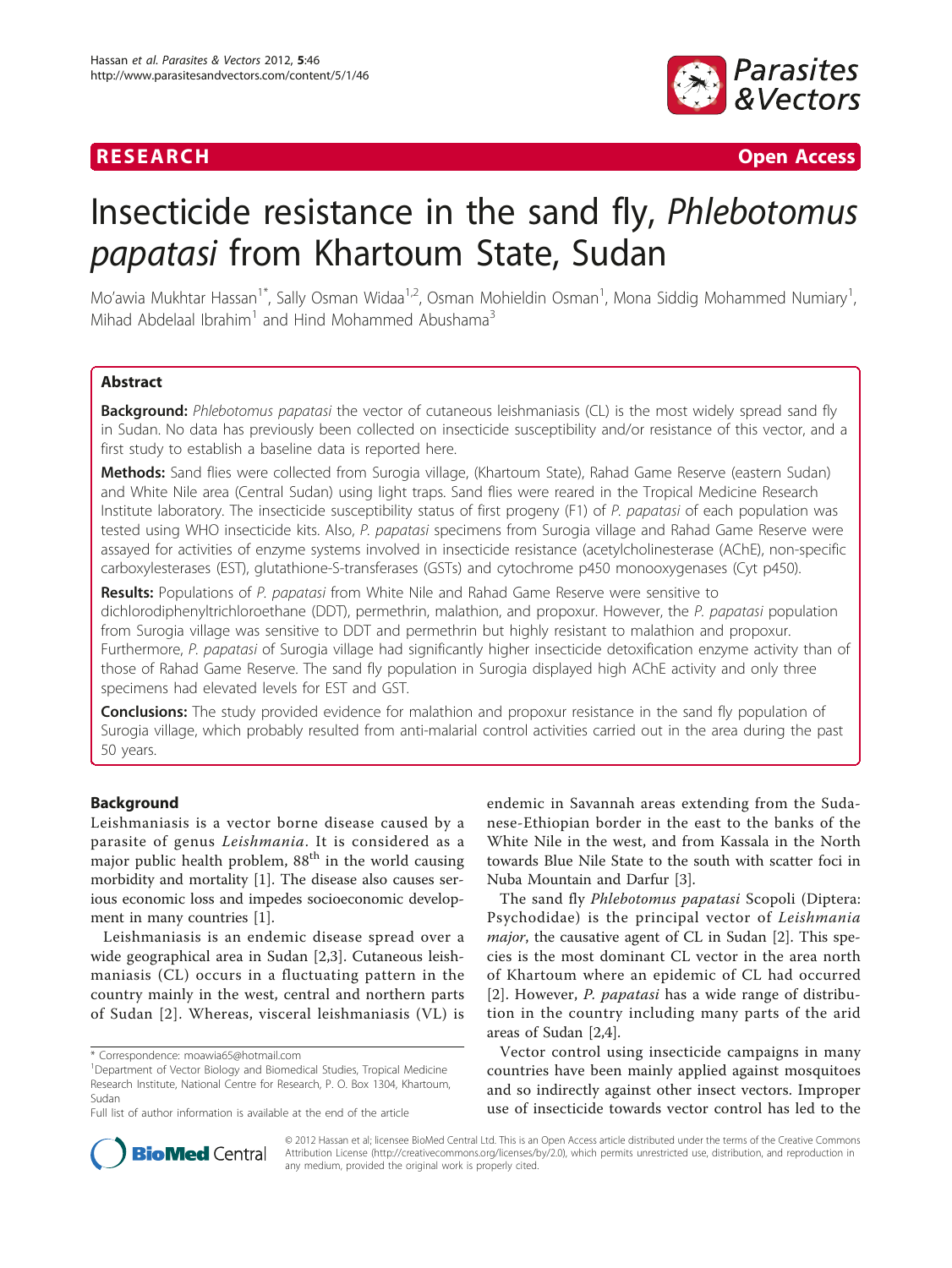development of insecticide resistance in tropical countries. However, the development of insecticide resistance in the insect vector threatens the effectiveness of these control measures. The insecticide resistance in sand fly populations has been highlighted by Singh et al. [[5\]](#page-8-0) and Kishore et al. [\[6](#page-8-0)]. For example in India, studies revealed resistance of sand fly vectors to dichlorodiphenyltrichloroethane (DDT) [[5,6](#page-8-0)]. Currently, studies on insecticide resistance have focused on biochemical and molecular bases, which serve as a means of identifying resistant genotypes in insect populations [\[7](#page-8-0)-[9](#page-8-0)]. However, only a few reports worldwide have shown the potential involvement of enzymes in insecticide resistance to sand flies [\[7,10\]](#page-8-0).

In Sudan, due to intensive use of insecticides by malaria control programmes and in agricultural practice, especially in northern parts of the country, sand flies may have developed resistance to these insecticides. However, to date no single study has been carried out to investigate insecticide resistance in sand flies in the country, although many studies have been conducted on resistance in the malaria vector [[11,12](#page-8-0)]. Therefore, this study was carried out to establish baseline data on the susceptibility and/or resistance status of P. papatasi to different insecticides.

# Methods

# Sand fly collection sites

In this study, sand flies were collected from three different geographical locations (Figure [1\)](#page-2-0).

**Surogia village** (15°45' N, 32°15' E): the village is located on the eastern bank of the River Nile, about 30 km north of Khartoum. It is located in the endemic zone of CL [\[2](#page-8-0)]. The area is flat and covered by alluvium of still clay and sand deposited by the river. Surogia area experiences a climate of the semi-desert area with three distinct seasons, winter (November-February), summer (March-June), and autumn (July-October). Vegetation in the area is of the desert scrub type dominated by Acacia trees.

White Nile area  $(32^{\circ}14' \text{ E}, 14^{\circ}72' \text{ N})$ : the area is located on the western bank of the White Nile about 200 km south of Khartoum. The area is considered as a revived focus of (Visceral Leishmaniasis) (VL) [[13](#page-8-0)]. Generally, the area is entirely located in the semi-desert dominated by desert scrub vegetation (i.e. Acacia tortilis and Acacia mellifera). This area is inhabited by the villagers and nomads. However, on a clay soil along the river, it was noticed an area of  $7\times30$  km<sup>2</sup> occupied by low rainfall savannah vegetation characterized by Acacia seyal/Balanities aegyptiaca thicket.

Rahad Game Reserve Camp (35°11' E, 12°51' N): the area is located on the western bank of the Rahad river about 40 km from the main Galgeu Warden Camp (110 km from the Sudanese-Ethiopian border). The camp is adjacent to Bello village, about 1.5 km. The area is located in the endemic area of VL in eastern Sudan [[14](#page-8-0)]. The ecology of the area was described by Elnaiem et al. [[14\]](#page-8-0). The land is flat, but in many places it is interrupted by the seasonal rivers and tributaries and little ground surface water collection. The soil is mainly chromic vertisol (black cotton soil), with a few fractions of alluvial clays, sandy and silty soil known as "Azaza".

The climate of the area is tropical continental with an estimated annual rainfall of 1000 mm. The year is divided into dry (November-May), and rainy season (June-October). The vegetation of the area is dominated by savannah tree species such as Acacia seyal, A. senegal, Balanites aegyptiaca and Ziziphus spina-christie. The camp is inhabited by 6 people of the DNP Warden Camp. The DNP is protected by Sudanese Civil and Environmental law. Therefore, people are not allowed to carry out any activities (i.e. cultivation and malaria control programmes). However, the villagers near to the camp were allowed to graze cattle, sheep and goats.

# Collection and rearing of sand flies

Wild sand flies were collected from Surogia village and the White Nile area during March-April 2007 and April 2007 from Rahad Game Reserve using light traps set outdoors between 18:00 and 06:00 Hr. In each site sand flies were collected for 8 consecutive nights using 8 light traps where the traps were set at least 20 m from each other in an area of 150 m diameter.

In the laboratory, Phlebotomus species were sorted out from the captured sand flies and then transported to Khartoum. The sand flies of each of population were reared and maintained in the insectaries at the Tropical Medicine Research Institute (TMRI), Khartoum as described by Hassan et al. [[15\]](#page-8-0). Briefly, in the laboratory, Phlebotomus sand flies were placed in a clean sand fly cage. Two guinea pigs (1-2 weeks old) were anesthetized (Thiopental at 20 mg/kg-intravenously) and introduced with sand flies in a sand flies cage for 30 minutes. After feeding, blood-engorged sand flies were individually put in oviposition vials lined at the bottom with gypsum (Calcium sulfate) material and covered with mesh. The vials containing females were then maintained at 28-30° C. After oviposition, females were removed from oviposition vials and were preserved individually in 70% alcohol for subsequent identification up to the species level by using a proper identification key constructed by Kirk and Lewis [[16\]](#page-8-0). The gypsum material lining the oviposition pots was wetted with distilled water using long syringes. Emerging larvae were then fed with larval food composed of ground rabbit feces. The emerging adult females of P. papatasi (F1) were used for susceptibility and biochemical assays.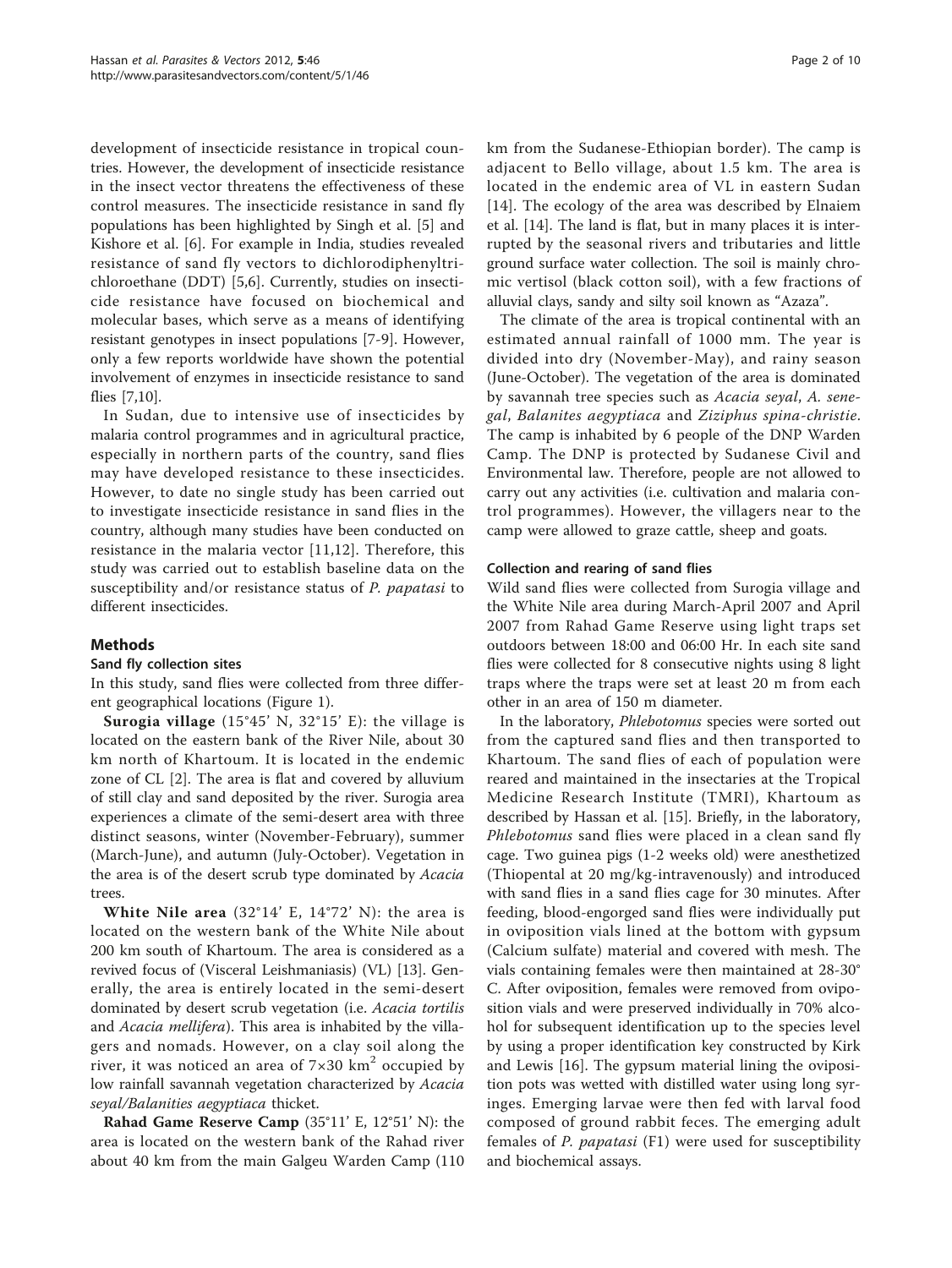Animals used for sand fly feeding were obtained from an animal house of The Medicinal and Aromatic Plants Research Institute, National Centre for Research. When they were not used in feeding, the animals were kept individually in animal cages (12 sq ft with grids of 2.5 inches) and provided with food and water. Next morning, the animals were returned to the animal house.

The protocol used in this study was designed to follow the standard international guidelines for animal use in experimental research. Also, the protocol was approved by Human and Animal Research Ethics Committee of Tropical Medicine Research Institute, National Centre

of Research and Research Ethical Committee of the Federal Ministry of Health (No: FMOH/RD/EC/64/08).

#### Bioassay tests

Four insecticides (DDT, permethrin, propoxur and malathion) were used to determine the current status of insecticide resistance in the populations of P. papatasi from Surogia village, White Nile area and Rahad Game Reserve. The insecticides used were selected to represent different classes that have been used in Sudan. Standard WHO testing procedures were used to assess insecticide resistance using standard test kit tubes [\[17](#page-8-0)]

<span id="page-2-0"></span>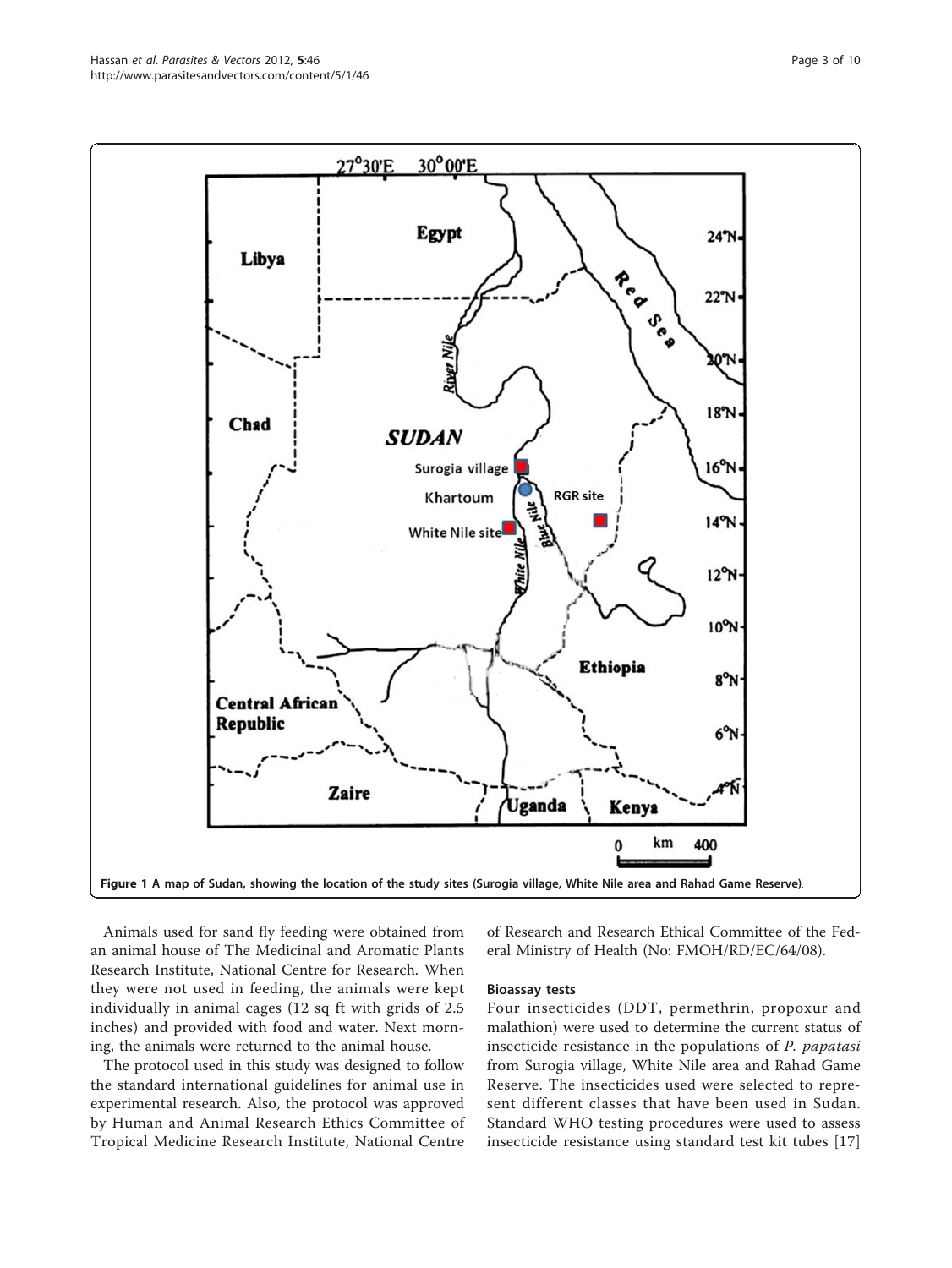under optimum conditions (temperature 26°C and 70 - 80% relative humidity).

DDT, permethrin, propoxur and malathion at concentrations 4%, 0.75%, 0.1% and 5% respectively, were used with an exposure time of 60 min. The doses of these insecticides were often used in the past as discrimination doses to separate susceptible from resistant phenotypic populations of sand flies [\[18\]](#page-8-0). The test kits were obtained from National Malaria and Leishmaniasis administration, Federal Ministry of Health, Sudan. The test was done in five replicates for each insecticide and one control using oil-treated paper. In each replicate, 20 unfed females were used. The numbers of knockdown and dead flies were recorded after 10, 20, 30, 40, 50 and 60 minutes of exposure. After one-hour exposure to insecticide impregnated papers, the knock-down and the surviving sand flies were transferred to clean holding tubes. The survivors were provided with a 30% sucrose solution on a piece of cotton. The final mortality was recorded after 24-hours.

# Biochemical analysis

Biochemical analysis was carried out as described by Hemingway [\[19\]](#page-8-0) and modified by Surendran et al. [[7](#page-8-0)]. Seventy-four and twenty adult fresh females of one day old, from Surogia village and Rahad Game Reserve populations respectively were individually homogenized in 200 μl of distilled water in a 1.5 ml eppendorff tube. The aliquots of supernatant from the homogenized flies were used in the four biochemical analyses described below (All readings taken for the replicates of each enzyme as mean optical density values).

#### Total protein assay

Total protein of sand flies was analyzed as described by Bradford [[20\]](#page-8-0). The assay was based on the observation of the maximum absorbance of an acidic solution of Coomassie Brilliant Blue G-250 (Sigma Aldrich, USA) shifts from 465 nm to 595 nm when binding to protein occurs. The reagent was prepared as described by Bradford [[20](#page-8-0)]. Two replicates of 10 μl of each sand fly homogenate were placed in separate wells. 25 μl of NaOH was added to each sample and then 300 μl of Bradford reagent was mixed with sand flies homogenates in each well. The microtitre plate was incubated for 5 min and read at 570 nm using the ELISA microtitre plate reader. A series of concentrations (2.5 μg-3000 μg) of bovine serum albumin (Sigma Aldrich, USA) were used to prepare a typical standard curve for protein. The standard curve was used to convert the optical density for each sample to a concentration (in μg). The concentrations were used to calculate the activity of GST,  $\alpha$  and  $\beta$ -naphthyl acetate.

# Acetylcholinesterase (AChE) activity

Two replicates, each of 25 μl of crude homogenate aliquot were transferred to a microtitre plate. Then, 145 μl of Triton phosphate buffer (1% (v/v) Triton X-100 in 0.1 M phosphate buffer pH 7.8) was added to each replicate. 10 μl of 0.01 M dithiobis 2-nitrobenzoic acid (DTNB) solution in 0.1 M phosphate buffer pH 7.0 and 25 μl of the substrate 0.01 M acetylthiocholine iodide (ASChI) (Sigma Aldrich, USA) was then added to one of the replicates to initiate the reaction. Also, 25 μl of ASChI containing 0.2% (v/v) of the inhibitor propoxur (0.1 M) was added to the second replicate. The kinetic reaction of the enzyme was continuously measured at 405 nm for 5 min in an ELISA reader. Then the inhibition percentage of AChE activity due to propoxur, as compared to uninhibited wells was calculated. The residual activity of more than 80% suggested homozygosity for an altered AChE whereas values between 60% and 80% suggested heterozygosity for sand flies [[7\]](#page-8-0).

#### Non-specific esterase (ETS) activity

In this assay, two replicates of 20 μl of sand fly homogenate aliquot were transferred to separate wells in a microtitre plate. In the first replicate, 200  $\mu$ l  $\alpha$ -naphthyl acetate solution (100 μl of 30 mM  $\alpha$ -naphthyl acetate in acetone diluted in 10 ml of 0.02 M phosphate buffer pH 7.2) was added and 200  $\mu$ l β-naphthyl acetate solution (prepared as for  $\alpha$ -naphthyl acetate) was added to the second replicate. The plate was incubated for 15 minutes at room temperature. Then 50 μl of Fast Blue Stain solution (150 mg Fast Blue in 15 ml distilled water), and 35 μl of 5% sodium lauryl sulphate (SDS) were added to each well. The first column in the microtitre plate containing all the reagents without sand fly homogenate was used as a negative control (Blank). Enzyme activity was read at 570 nm as an end point reading in an ELISA reader. Ranges of concentrations (2 μg-500 μg)  $\alpha$ and  $\beta$ -naphthyl acetate (Sigma Aldrich, USA) solutions were used to setup standard curves to determine the concentrations of reaction products  $\alpha$  and  $\beta$ -naphthyl acetate in  $\mu$ mol product min<sup>-1</sup>mg<sup>-1</sup> protein.

#### Glutathione-S-transferase (GST) activity

GST activity was assayed by mixing 10 μl of homogenate aliquot with 200 μl of a substrate solution (95 parts of 10.5 mM reduced glutathione (Sigma Aldrich) in 100 mM phosphate buffer +5 parts of 63 mM 1-chloro 2,4 dinitrobenzene, CDNB, in methanol). The reaction rate was measured at 340 nm for 5 min using an ELISA reader. Enzyme activities were recorded as μmol product  $min^{-1}$ mg<sup>-1</sup> protein. Then the remaining homogenate was centrifuged for 2 min at 10,000 g before aliquots of supernatant were removed for the following assays.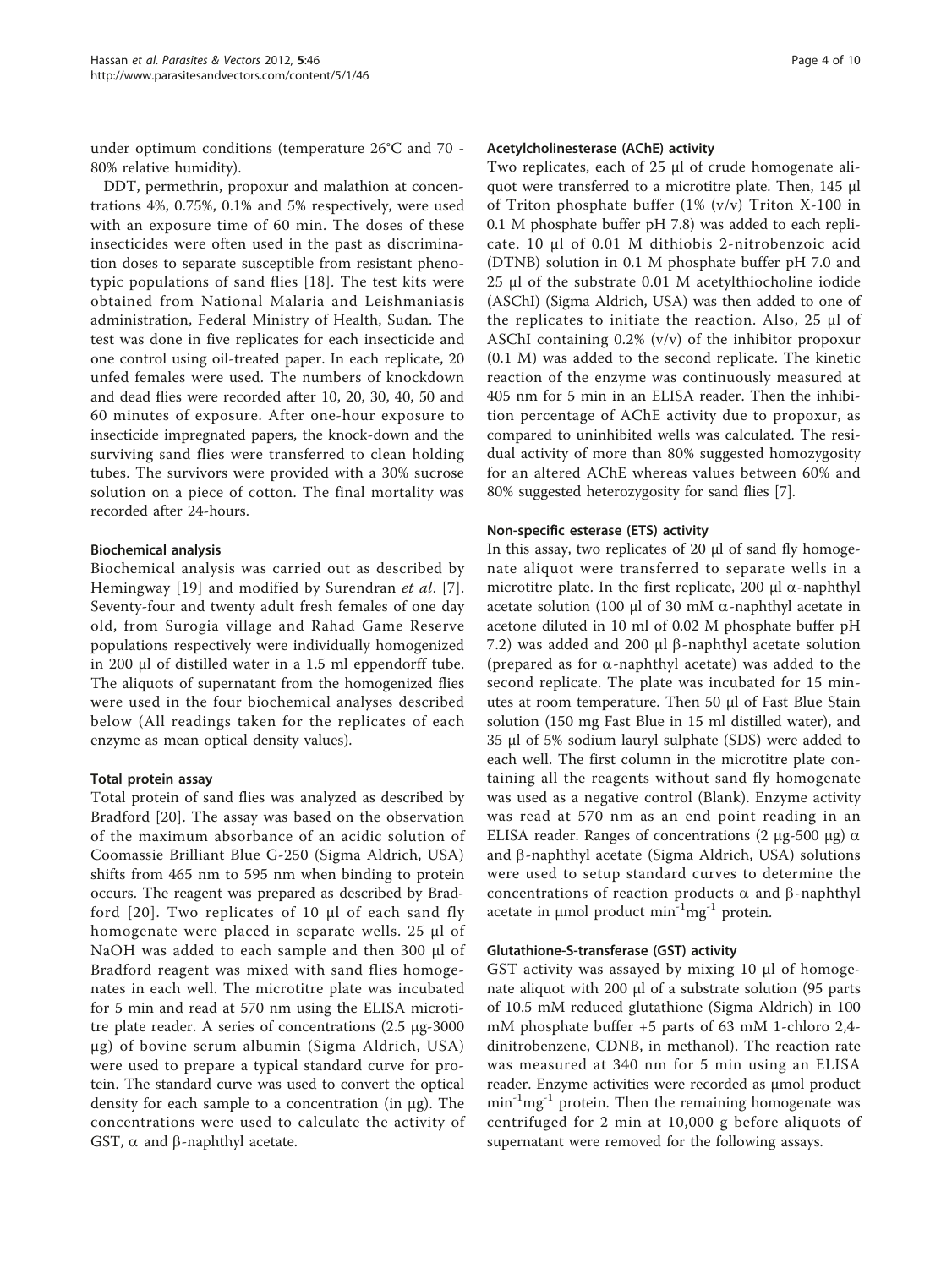#### <span id="page-4-0"></span>Cytochrome p450 (Cyt p450) monooxygenases

10 μl of homogenate was mixed with 80 μl of potassium phosphate buffer (pH 7.2).

Then 200 μl of 6.3 mM tetramethyl benzidine (TMBZ) working solution (0.01 g TMBZ dissolved in 5 ml methanol and in 15 ml of sodium acetate buffer pH 5.0) and 25 μl of 3% (v/v)  $H_2O_2$  solution in a microtitre plate well. After 2 hours incubation at room temperature, the plate was read at 630 nm as an end point [\[7](#page-8-0)] assay using an ELISA reader.

Values were compared with a standard curve of absorbance for known concentrations of cytochrome C and they were recorded as equivalent units of cytochrome  $p450$  mg<sup>-1</sup> protein, for correcting the known haem content of cytochrome C and p450.

# Results

# Identification of P. papatasi

All females used for the establishment of the colonies of sand flies from the three geographic populations were identified morphologically as P. papatasi.

# Bioassay test

The results of the insecticide susceptibility tests are shown in table 1. According to the standard WHO [\[16](#page-8-0)] procedure, < 80% mortality 24-hours post exposure is considered as a strong indicator of resistant strains. In this experiment, discrimination doses previously used for sand flies and different exposure times for resistance and/or susceptibility were used. Phlebotomus papatasi from the Rahad Game Reserve and White Nile area populations were fully susceptible to permethrin, DDT, malathion and propoxur with a mortality level of 100% 24 hours post-exposure. The Population of P. papatasi from Surogia village was fully susceptible to permethrin and DDT with mortality rates of 100%, 24 hour post exposure, although the knockdown time value (at Cl 95%) obtained with permethrin was relatively high  $(KDT_{95} = 193.93$  minutes) (Table 1). Malathion and propoxur resistance was detected in P. papatasi from Surogia village with the mortality rates of 19% and 9% for both insecticides respectively.

# Biochemical tests

The procedures for the biochemical analysis of resistant sand flies [[7](#page-8-0)] were used in this study. The level of enzymes of P. *papatasi* populations from Rahad Game Reserve and Surogia village were compared. Independent student t-tests revealed no significant differences (P > 0.05 for all enzymes) in the levels of  $\alpha$  and  $\beta$  esterase enzymes (EST), glutathione S-transferase (GST) and cytochrome p450 monooxygenase (Cyt p450) between the sand flies of the two populations. However, the propoxur inhibited fractions of Acetylcholinesterase assay (AChE) enzymes showed a significant difference between *P. papatasi* of the two populations ( $t = 5.41$ ; *P*  $= 0.004$ ).

In this study, P. papatasi showed ranges of values for enzyme activities similar to those obtained for susceptible and resistant *P. argentipes* [[7\]](#page-8-0). The levels of AChE activity, after incubation with 0.1 M Propoxur, equivalent to more than 80% of the activity without propoxur were used as indicator of insensitive AChE. Sand flies of Rahad Game Reserve showed an inhibition fraction ranging from 37.7-53.3% (Figure [2](#page-5-0)). Therefore, the specimens of Rahad Game Reserve were used to calculate the

Table 1 Number and percentage of mortality and knockdown time values of female Phlebotomus papatasi from three different geographical areas in Sudan exposed to four different insecticides (WHO kits) after 24-hours exposure.

| Sand fly population | Insecticide tested | No of tested (replicated) | Mortality (%) after 24 hours | $KDT_{95}$ (minutes) |
|---------------------|--------------------|---------------------------|------------------------------|----------------------|
| Surogia             | Permethrin (0.75%) | 100(5)                    | 100                          | 193.93               |
|                     | DDT (4%)           | 100(5)                    | 100                          | 84.56                |
|                     | Malathion (5%)     | 100(5)                    | 19                           | $>24$ h              |
|                     | Propoxur (0.1%)    | 100(5)                    | 9                            | >24 h                |
|                     | Control            | 100(5)                    |                              |                      |
| Rahad               | Permethrin (0.75%) | 100(5)                    | 100                          | 20.17                |
| Game                | DDT (4%)           | 100(5)                    | 100                          | 15.98                |
| Reserve             | Malathion (5%)     | 100(5)                    | 100                          | 20.69                |
|                     | Propoxur (0.1%)    | 100(5)                    | 100                          | 22.02                |
|                     | Control            | 100(5)                    | $\overline{2}$               |                      |
| White Nile          | Permethrin (0.75%) | 100(5)                    | 100                          | 20.16                |
| area                | DDT (4%)           | 100(5)                    | 100                          | 15.98                |
|                     | Malathion (5%)     | 100(5)                    | 100                          | 22.02                |
|                     | Propoxur (0.1%)    | 100(5)                    | 100                          | 21.08                |
|                     | Control            | 100(5)                    |                              |                      |

 $KDT_{95}$  = Knockdown time of females (at Cl 95%)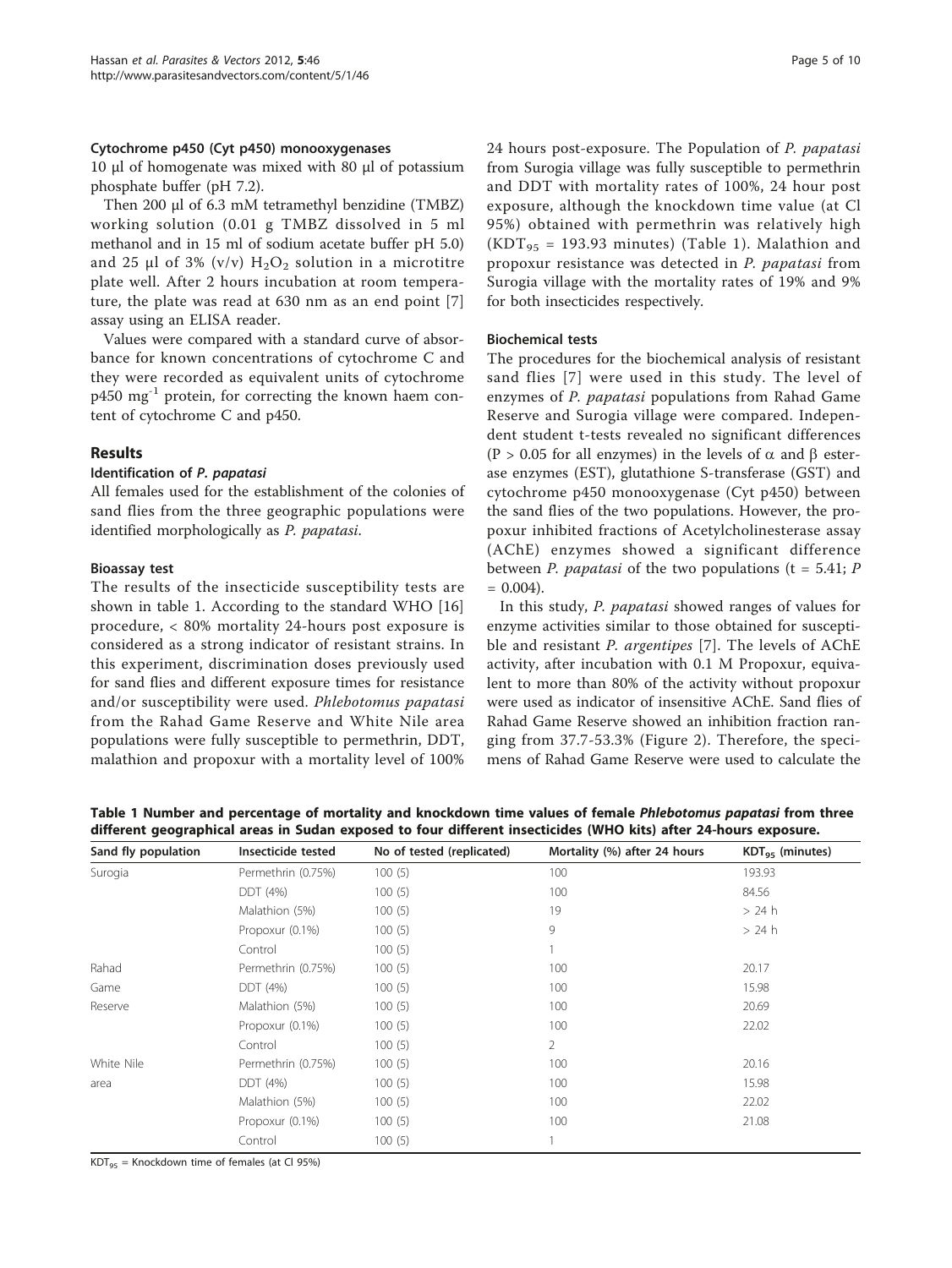<span id="page-5-0"></span>

cut-off point for AChE inhibition fraction of the susceptible P. papatasi strain. Out of 64 specimens of P. papatasi assayed from Surogia village, more than 75% (79.7%) ( $n = 51$ ) showed insensitive AChE ( $> 80\%$  residual activity), suggesting resistance (homogenous resistance). Also, 50% of the population had an inhibited fraction of more than 100% (Figure [3](#page-6-0)).

However,  $15.6\%$  (n = 10) of the samples had  $50-80\%$ residual AChE activity (suggesting heterogeneous resistance) and 4.7% ( $n = 3$ ) of the samples had  $< 50\%$  residual AChE activity in the (suggesting homogenous susceptibility).

Similarly, specific EST activities of  $0.02 \pm 0.007$  µmol min<sup>-1</sup> mg<sup>-1</sup> protein and 0.92  $\pm$  0.08 007 µmol min<sup>-1</sup>mg<sup>-1</sup> protein were used as cut-off points for both susceptibility and resistance in P. papatasi respectively. In addition, GST specific activities of  $0.42 \pm 0.06$  µmol min<sup>-</sup> <sup>1</sup>mg<sup>-1</sup> protein were used as cut-off points for susceptibility in P.papatasi. Phlebotomus papatasi of the Rahad Game Reserve had enzyme activities lower than those levels (EST; 0.0347 ± 0.003 and GST; 0.077 ± 0.002 μmole min<sup>-1</sup> mg<sup>-1</sup> protein). Almost, 95.9% (n = 71) of Surogia sand flies showed EST (0.048  $\pm$  0.005 µmole min<sup>-1</sup> mg<sup>-1</sup> protein) and GST (0.097  $\pm$  0.01 µmole min<sup>-1</sup>  $mg^{-1}$  protein) activities at or below the elevated values, suggesting susceptibility. However, only three specimens out of 51 specimens with insensitive AChE had elevated values of EST (2.871  $\pm$  0.49 µmole min<sup>-1</sup> mg<sup>-1</sup> protein) and GST (3.44  $\pm$  0.5746 µmole min<sup>-1</sup> mg<sup>-1</sup> protein).

All P. papatasi assayed for Cyt p450 levels had values that fell within the susceptible range.

#### **Discussion**

Insecticide resistance in vectors is a major public health problem especially in the tropical regions. There have been several reports of reductions in sand flies as a collateral benefit of malaria control programmes, although, these flies have developed resistance to insecticide, especially to DDT and less to other insecticides such as malathion and pyrethroids [\[21-26\]](#page-8-0). Therefore, it is of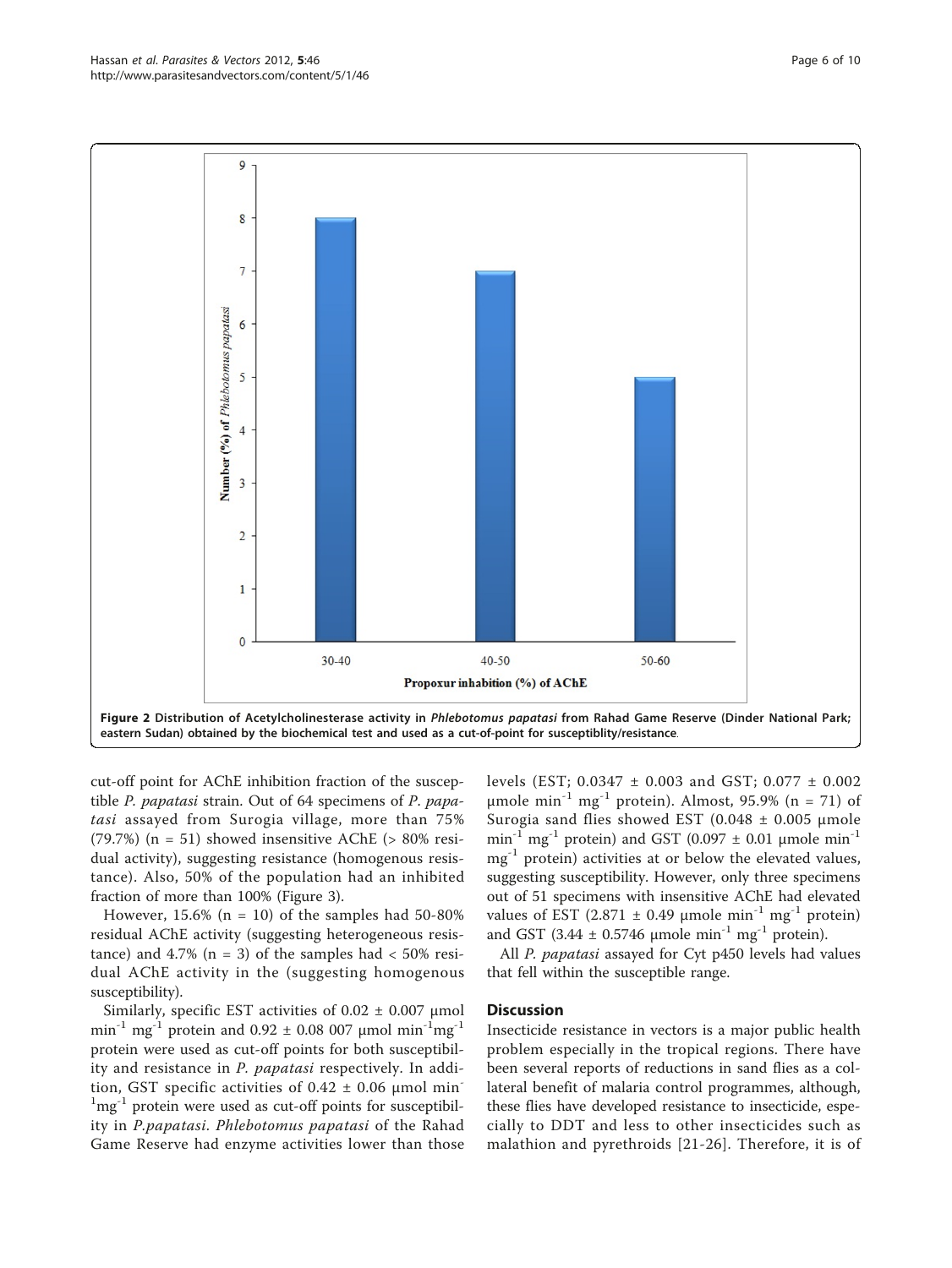great value in view of control of sand flies and leishmaniasis to establish baseline data and to assess the extent of insecticide susceptibility and resistance in sand fly vectors, in order to design an effective control programme. No studies have previously been done to assess the susceptibility/resistance status of sand flies in the country, therefore, this study was carried out to establish baseline data for future control of sand fly vectors in Sudan.

The concentration of WHO insecticide kits used in this study had been used to test the susceptibility in sand flies and mosquitoes to insecticides [\[6](#page-8-0),[27-](#page-8-0)[32](#page-9-0)]. The results of the susceptibility tests at 10, 20, 30, 40, 50 and 60 minutes of exposure indicated that P. papatasi populations from White Nile area and Rahad Game Reserve were fully susceptible to all insecticides used, whereas; the population of Surogia village was fully susceptible to DDT and permethrin but resistant to malathion and propoxur (Table [1\)](#page-4-0).

These two populations were collected from areas where few or no agricultural practice or malaria control activities applied. The DNP is protected by Sudanese Civil and Environmental law against any human activities, therefore, no cultivation or malaria control programmes are allowed in this area. The collection sites in the White Nile area was from woodland (open area) about 5 km distance from villages and 3 km from farms. In contrast, the sand fly population of Surogia village was collected from the Khartoum area where intensive malaria control activities are regularly applied. Developing resistance to malathion and propoxur in the Surogia village population may be attributed to many years of insecticide usage for public health and agricultural purposes in northern Khartoum. No studies on insecticide resistance have been reported from our study sites in White Nile and Rahad River area, however, more recently, a study in Khartoum State revealed resistance in a field population of Culex quinquefasciatus to malathion, lambdacyhlothrin and permethrin [\[33\]](#page-9-0).

The usage of insecticides for vector control started with benzine hexachloride (BHC) in Sudan back to

<span id="page-6-0"></span>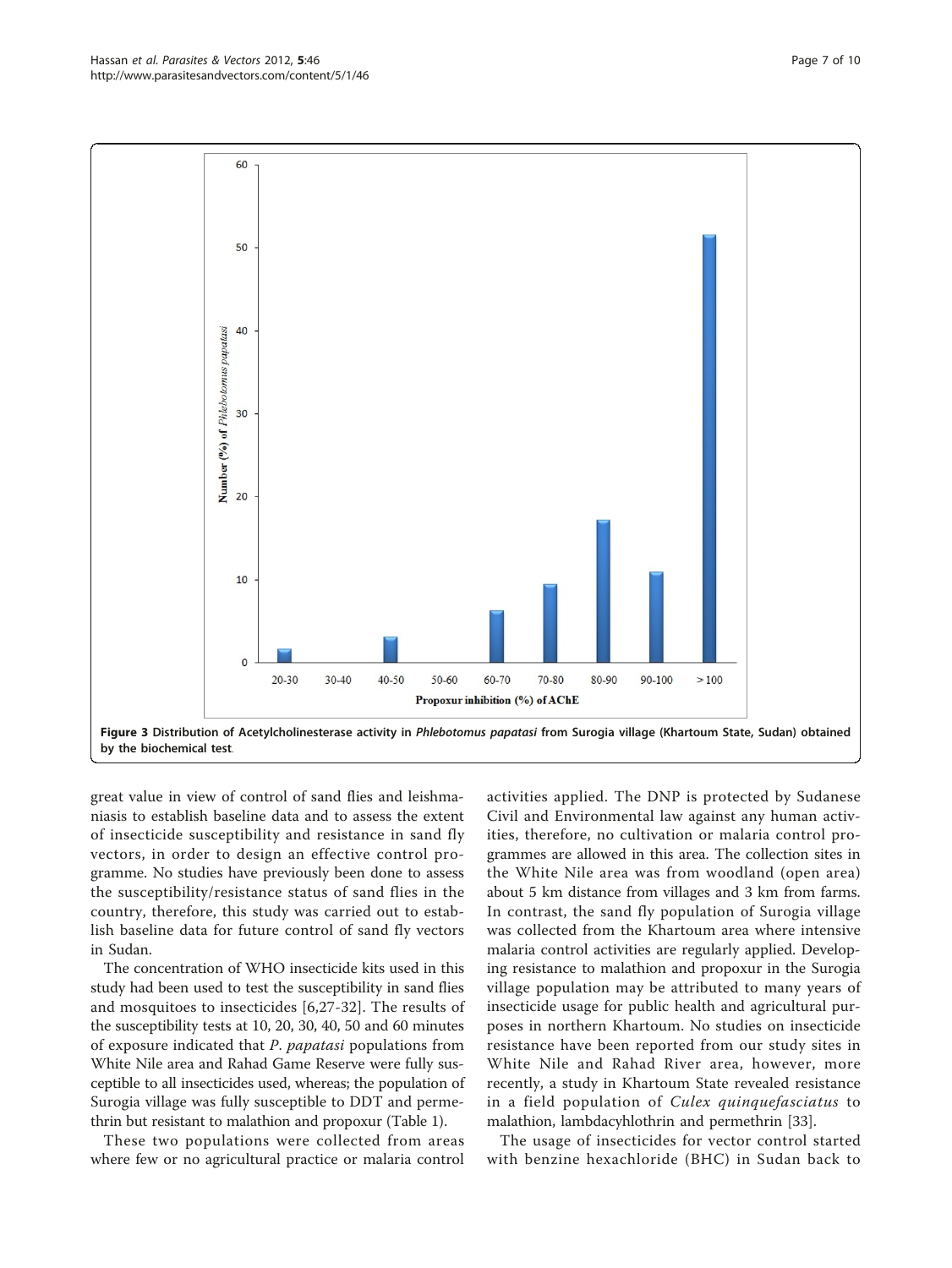1950s [\[34](#page-9-0)]. But due to mosquito, insecticide resistance, BHC was replaced by DDT in 1965 and then to malathion in 1975 [[34\]](#page-9-0). Moreover, due to resistance, malathion was also discontinued in 1979 and replaced by fenitrothion, and later in 1990 to deltamethrin, which is still considered to be effective. No reports are available on the agro-chemical use in Sudan, however, organochlorines and organophosphorus pesticides such as aldrin, chlordane, DDT, dieldrin, heptachlor, hexachlorobenzene and toxaphene have been used in large agricultural schemes e.g. Gezira agriculture scheme.

In this study, biochemical assays as described by Hemingway [[19\]](#page-8-0) and modified later by Surendran et al. [[7\]](#page-8-0) were used for the analysis of sand flies from two different geographical regions. The results revealed that only three individuals out of 74 sand flies had elevated EST, Cyt p459 and GST activities. This result might support the results shown by the WHO susceptibility test, which revealed that P. papatasi is highly susceptible to DDT and permethrin. It is known that these enzymes have been implicated in resistance in many insects of medical importance [[35,36\]](#page-9-0), as well as agricultural pests. Therefore, their association with resistance in these sand flies cannot be excluded although only three individuals had elevated level of EST, Cyt p459 and GST activities. For example the presence of few individuals with elevated GST enzymes there may likely be involved in residual resistance due to many years of DDT usage for the mosquito control programme during 1965-1975 [[34\]](#page-9-0). The GSTs have been found to be involved in DDT resistance in sand flies [[7\]](#page-8-0) and mosquito species [\[37](#page-9-0)], as well as, in the OPs resistance [[35\]](#page-9-0).

Furthermore, significant difference in the level of AChE enzyme was observed between the sand fly populations of Rahad Game Reserve and Surogia village. However, AChE insensitivity in the presence of carbomate and propoxur was detected in the P. papatasi population (79.7%) from Surogia village. This result might suggest high levels of insecticide resistance in P. papatasi due to point mutations in the structural gene (Ace). Point mutation in the ace gene has been found to be associated with high levels of insecticide resistance especially, to OP-resistance and/or carbomates-resistance [[38\]](#page-9-0). In our case, the high levels of resistance in P. papatasi could be due to back history of malathion and propoxur application in the anti-malaria vector control activities. In sand flies Lutzomyia longipalpis, insensitive AChE is caused by point mutations within a single gene (AceI), which led to significant resistance to insecticides [[39\]](#page-9-0).

In this study, a major problem was to establish a discriminating concentration or time for the susceptibility test and the values of resistant and susceptible sand flies for biochemical tests. Only a few studies have been

carried out to establish discriminating doses for killing susceptible specimens of sand flies [[18,26](#page-8-0)]. Also, a single study was carried out to establish cut off values of resistance and susceptibility in sand flies using biochemical analysis [[7](#page-8-0)]. In this study, no resistant reference strain of P. papatasi was available, therefore we used discriminating doses and values of resistance and susceptible sand flies in susceptibility tests and biochemical analysis of those used for P. papatasi and P. argentapis [[18,26,7](#page-8-0)]. However, the results obtained in this study suggest that populations of P. papatasi can be used in the future to establish cut-off points for susceptible strains in biochemical assays and discriminating concentrations and times for insecticides.

In this study, insecticide resistance in populations of P. papatasi was detected by two methods; WHO insecticide susceptibility tests and biochemical analysis. The insecticide test is often limited by availability of sand fly specimens whereas, the biochemical method is a technique used to determine the mechanism in individual insects; therefore only a small number of insects can be used. The caveat, however, is that, the resistance obtained by measuring enzyme activity, does not always correlate with resistance obtained by the susceptibility test, whereas the susceptibility test results may be an indicator for growing resistance problems, although it does not predict an operational failure of spraying programmes. Because resistance in insect vectors can be caused by various factors including method of application, the size of the insect population and insect genetics (frequencies of alleles involved in resistance) [\[40](#page-9-0)]. Moreover, insecticide resistance is likely to result in reduction of the vectorial capacity of the insect by affecting vector longevity, its infectiousness and change in its behaviour [[41\]](#page-9-0).

#### Conclusions

This study has shown that the populations of P. papatasi in Surogia village were resistant to malathion and propoxur but susceptible to DDT and permethrin. However, before concluding that permethrin and DDT can be efficiently used to control sand flies, further studies are needed to determine effective gradients of DDT against sand flies. DDT has adverse human health and environmental effects of exposure. However, the World Health Organization and the Stockholm Convention 2001 have permitted its use only for indoor residual spraying (IRS) to control vector borne diseases [[42,43](#page-9-0)]. Therefore, when using DDT in IRS programs, some operational factors should be considered, these are; adequate supply and distribution of quality DDT, appropriate storage and disposal of insecticides, effectively managed IRS programs, disease surveillance, and evaluation of any adverse effects of DDT to human health and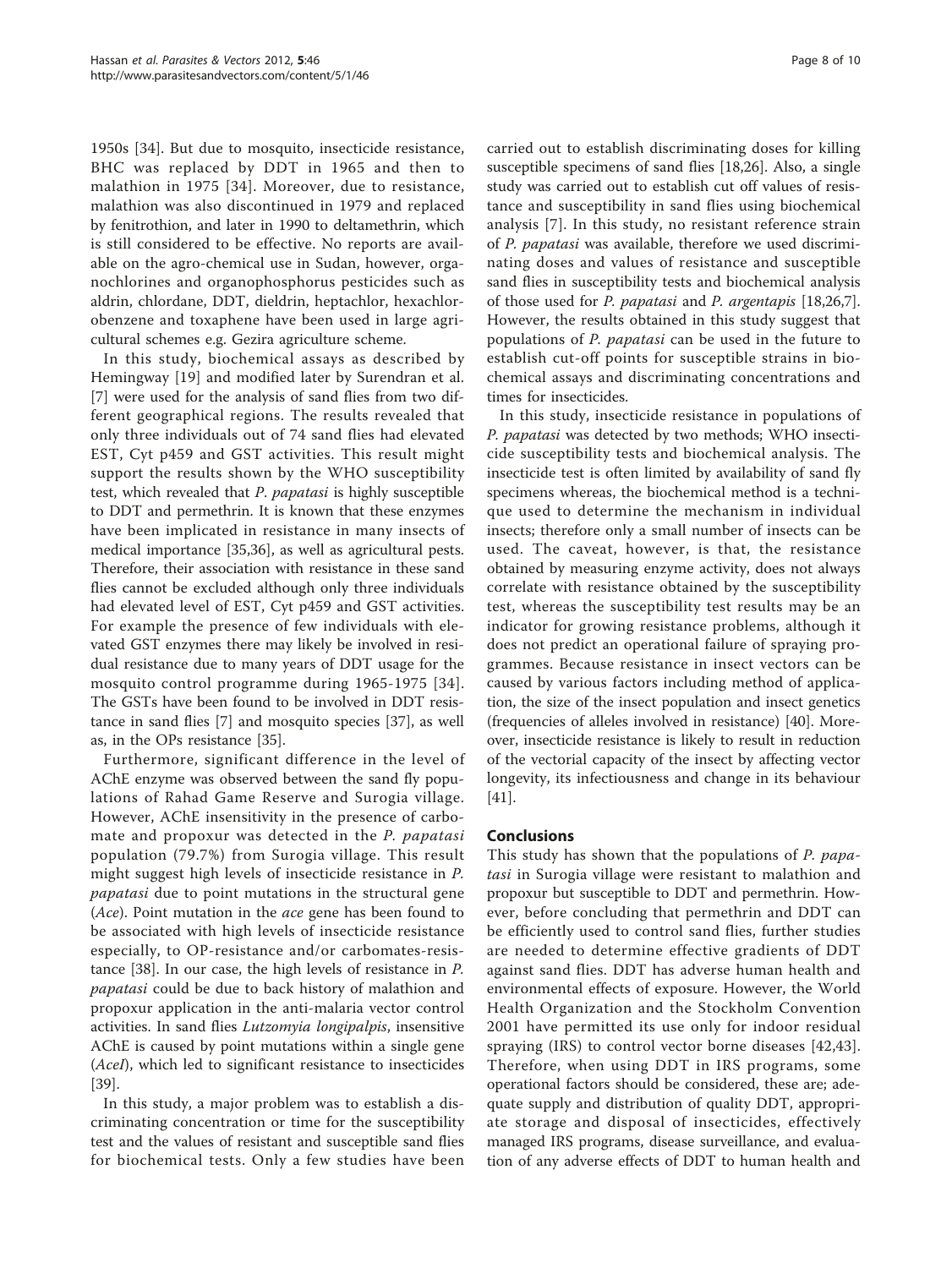<span id="page-8-0"></span>the environment, supervision of trained sprayers, raise awareness among spraying personnel and targeted communities on issues relating to DDT use and preventing the dispersion of DDT into agriculture. Also, regular assessment and monitoring of the spread of vector resistance to DDT using conventional bioassays and biochemical assays have an important role in insecticide resistance management and to evaluate the future uses of insecticides for control strategies.

#### Acknowledgements

We would like to thank Prof. HAM Kassem of Environmental Basic Sciences Department, Institute of Environmental Studies & Research, Ain Shams University, Cairo, Egypt for her great help in purchasing reagents and chemicals for biochemical analysis and PCR. Also, our thanks are due to Mr. Suliman A. Gadir for helping in the field. This study was supported by WHO/ TDR-re-entry projects grant ID: A41387 for Dr. M M Hassan and Tropical Medicine Research Institute, National Centre for Research, Sudan.

#### Author details

<sup>1</sup>Department of Vector Biology and Biomedical Studies, Tropical Medicine Research Institute, National Centre for Research, P. O. Box 1304, Khartoum, Sudan. <sup>2</sup>Blue Nile National Institute for Communicable Diseases, University of Gezira, P. O. Box 101, Wad Madani, Sudan. <sup>3</sup>Department of Zoology, Faculty of Science, University of Khartoum, P. O. Box 321, Sudan.

#### Authors' contributions

MMH designed experiments, coordinated field and lab works, collected and analyzed data, drafted and revised the manuscript; SOW: participated in the field and the lab activities, helped in collected and analyzing the data and drafting the manuscript; OMO: participated in the field and the lab activities, and data analysis; MSMN: participated in the field and lab activities; MAI: contributed to field, lab activities and helped in data analysis; HMA: contributed to design lab analysis and revised the manuscript. All authors have read and agreed with the content of the submitted manuscript

#### Competing interests

The authors declare that they have no competing interests.

Received: 17 July 2011 Accepted: 7 March 2012 Published: 7 March 2012

#### References

- World Health Organization: Control of the leishmaniasis. Executive Board 118<sup>th</sup> session. WHO/EB 118.4 Geneva, Switzerland; 2006.
- 2. El-Hassan AM, Zijlstra EE: [Leishmaniasis in Sudan. Cutaneous](http://www.ncbi.nlm.nih.gov/pubmed/11280051?dopt=Abstract) [leishmaniasis.](http://www.ncbi.nlm.nih.gov/pubmed/11280051?dopt=Abstract) Trans R Soc Trop Med Hyg 2001, 95(Suppl 1):1-17.
- 3. Zijlstra EE, El-Hassan AM: [Leishmaniasis in Sudan. Visceral leishmaniasis.](http://www.ncbi.nlm.nih.gov/pubmed/11280058?dopt=Abstract) Trans R Soc Trop Med Hyg 2001, 95(Suppl 1):27-58.
- 4. Hassan MM, Widaa SO, Ibrahim MA, AbuShara R, Osman MO, Numairy MSM, Khider EM: [Studies on ecology of sand flies in Sudan: the First Records](http://www.ncbi.nlm.nih.gov/pubmed/17877884?dopt=Abstract) of [Phlebotomus orientalis](http://www.ncbi.nlm.nih.gov/pubmed/17877884?dopt=Abstract) and Phlebotomus rodhaini (Diptera: [Psychodidae\) in Northern Sudan.](http://www.ncbi.nlm.nih.gov/pubmed/17877884?dopt=Abstract) Ann Trop Med Parasitol 2007, 101(7):653-655.
- 5. Singh R, Das RK, Sharma SK: [Resistance of sandflies to DDT in Kala-azar](http://www.ncbi.nlm.nih.gov/pubmed/11545339?dopt=Abstract) [endemic districts of Bihar, India.](http://www.ncbi.nlm.nih.gov/pubmed/11545339?dopt=Abstract) Bull World Health Organ 2001, 79(8):793.
- 6. Kishore K, Kumar V, Kesari S, Dinesh DS, Kumar AJ, Das P, Bhattacharya SK: [Vector control in leishmaniasis.](http://www.ncbi.nlm.nih.gov/pubmed/16778324?dopt=Abstract) Indian J Med Res 2006, 123:467-472.
- 7. Surendran SN, Karunaratne SHP, Adams Z, Hemingway J, Hawkes NJ: [Molecular and biochemical characterization of a sand fly population](http://www.ncbi.nlm.nih.gov/pubmed/16048685?dopt=Abstract) [from Sri Lanka: evidence for insecticide resistance due to altered](http://www.ncbi.nlm.nih.gov/pubmed/16048685?dopt=Abstract) [esterases and insensitive acetylcholinesterase.](http://www.ncbi.nlm.nih.gov/pubmed/16048685?dopt=Abstract) Bull Entomol Res 2005, 95:371-380.
- Lins R, Souza NA, Peixoto AA: [Genetic divergence between two sympatric](http://www.ncbi.nlm.nih.gov/pubmed/19057828?dopt=Abstract) species of the [Lutzomyia longipalpis](http://www.ncbi.nlm.nih.gov/pubmed/19057828?dopt=Abstract) complex in the paralytic gene, a [locus associated with insecticide resistance and lovesong production.](http://www.ncbi.nlm.nih.gov/pubmed/19057828?dopt=Abstract) Mem Inst Oswaldo Cruz 2008, 103(7):736-740.
- 9. Liu Y, Zhang H, Qiao C, Lu X, Cui F: [Correlation between carboxylesterase](http://www.ncbi.nlm.nih.gov/pubmed/22177233?dopt=Abstract) [alleles and insecticide resistance in](http://www.ncbi.nlm.nih.gov/pubmed/22177233?dopt=Abstract) Culex pipiens complex from China. Parasit Vectors 2011, 4:236.
- 10. El-Sayed SM, Hemingway J, Lane RP: Susceptibility baselines for DDT metabolism and related enzyme systems in the sandfly Phlebotomus papatasi (Scopoli) (Diptera: Psychodidae). Bull Entomol Res 1989, 79:679-684.
- 11. Himeidan YE, Abdel Hamid MM, Jones CM, Ranson H: [Extensive](http://www.ncbi.nlm.nih.gov/pubmed/21812972?dopt=Abstract) [permethrin and DDT resistance in](http://www.ncbi.nlm.nih.gov/pubmed/21812972?dopt=Abstract) Anopheles arabiensis from eastern and [central Sudan.](http://www.ncbi.nlm.nih.gov/pubmed/21812972?dopt=Abstract) Parasit Vectors 2011, 4:154.
- 12. Abdallah H, Matamboa TS, Koekemoera LL, Mnzavae AP, Hunta RH, Coetzeea M: [Insecticide susceptibility and vector status of natural](http://www.ncbi.nlm.nih.gov/pubmed/18054056?dopt=Abstract) populations of [Anopheles arabiensis](http://www.ncbi.nlm.nih.gov/pubmed/18054056?dopt=Abstract) from Sudan. Trans R Soc Trop Med Hyg 2008, 102:263-271.
- 13. Khalil EA, Musa AM, Elgawi SH, Meshasha A, Gamar Eldawla I, Elhassan MO, Eljaleel KA, Younis BM, Elfaki ME, Elhassan AM: [Revival of a focus of](http://www.ncbi.nlm.nih.gov/pubmed/18186981?dopt=Abstract) [visceral leishmaniasis in central Sudan.](http://www.ncbi.nlm.nih.gov/pubmed/18186981?dopt=Abstract) Ann Trop Med Parasitol 2008, 102(1):79-80.
- 14. Elnaiem DA, Hassan KH, Ward RD: [Phlebotomine sandflies in a focus of](http://www.ncbi.nlm.nih.gov/pubmed/9229023?dopt=Abstract) [visceral leishmaniasis in a border area of eastern Sudan.](http://www.ncbi.nlm.nih.gov/pubmed/9229023?dopt=Abstract) Ann Trop Med Parasitol 1997, 91:307-318.
- 15. Hassan MM, Elhassan AM, Musa AM, Osman OF, El Raba'a FMA, Balkew M, Elhassan IM: Establishment and maintenance of a laboratory colony of the sandfly Phlebotomus orientalis (Diptera: Psychodidae) the vector of visceral leishmaniasis in Sudan. Khartoum Med J 2010, 3(2):420-424.
- 16. Kirk R, Lewis DJ: The phlebotomine of the Ethiopian region. Trans R Entomol Soc London 1951, 102:383-510.
- 17. World Health Organization: Test procedures for insecticide resistance monitoring in malaria vectors, bio-efficacy and persistence of insecticide on treated surfaces. WHO/CDS/MAL/98.12 Geneva, Switzerland 1998.
- 18. Fahmy AR, Khater EIM, El Sawaf B, Shehata M: Insecticide susceptibility status of field populations of sandfly in the Sinai Peninsula, Egypt. 1996, WHO/LEISH/96.38.
- 19. Hemingway J: 1998, WHO/CDS/MAL/98.6.
- 20. Braford MM: [A rapid and sensitive for the quantitation of microgram](http://www.ncbi.nlm.nih.gov/pubmed/942051?dopt=Abstract) [quantities of protein utilizing the principle-dye binding.](http://www.ncbi.nlm.nih.gov/pubmed/942051?dopt=Abstract) Anal Biochem 1976, 72:248-254.
- 21. Mukhopadhyay AK, Kumar K, Rahman SJ: Host preference of phlebotomine sandflies in and around Delhi. J Comm Dis 1987, 19(4):408-411.
- 22. Amalraj DD, Sivagnaname N, Srinivasan R: [Susceptibility of](http://www.ncbi.nlm.nih.gov/pubmed/10916614?dopt=Abstract) Phlebotomus argentipes and P. papatasi [\(Diptera: Psychodidae\) to insecticides.](http://www.ncbi.nlm.nih.gov/pubmed/10916614?dopt=Abstract) J Commun Dis 1999, 31(3):177-180.
- 23. Tetreault GE, Zayed AE, Hanafi HA, Beavers GM, Zeichner BC: [Susceptibility](http://www.ncbi.nlm.nih.gov/pubmed/11345414?dopt=Abstract) [of sand flies to selected insecticides in North Africa and the Middle East.](http://www.ncbi.nlm.nih.gov/pubmed/11345414?dopt=Abstract) J Am Mosq Control Assoc 2001, 17(1):23-27.
- 24. Morali M, Cianchi T, Bianchi R, Khoury C: Testing insecticide susceptibility of Phlebotomus perniciosus and P. papatasi (Diptera: Psychodidae) in Italy. Ann Ist Super Sanità 2002, 38(4):419-423.
- 25. Alexander B, Maroli M: [Control of phlebotomine sandflies.](http://www.ncbi.nlm.nih.gov/pubmed/12680919?dopt=Abstract) Med Vet Entomol 2003, 17:1-18.
- 26. Dinesh DS, Das ML, Picado A, Roy L, Rijal S, Singh SP, Das P, Boelaert M, Coosemans M: [Insecticide Susceptibility of](http://www.ncbi.nlm.nih.gov/pubmed/21049013?dopt=Abstract) Phlebotomus argentipes in [Visceral Leishmaniasis Endemic Districts in India and Nepal.](http://www.ncbi.nlm.nih.gov/pubmed/21049013?dopt=Abstract) PLoS Negl Trop Dis 2010, 4(10):e859.
- 27. Ranson H, Abdallah H, Badolo A, Guelbeogo WM, Kerah-Hinzoumbe C, Yangalbe-Kalnone E, Sagnon N, Simard F, Coetzee M: [Insecticide resistance](http://www.ncbi.nlm.nih.gov/pubmed/20015411?dopt=Abstract) in Anopheles gambiae[: data from the first year of a multi-country study](http://www.ncbi.nlm.nih.gov/pubmed/20015411?dopt=Abstract) [highlight the extent of the problem.](http://www.ncbi.nlm.nih.gov/pubmed/20015411?dopt=Abstract) Malar J 2009, 8:299.
- 28. Balkew M, Ibrahim M, Koekemoer LL, Basil D, Brooke BD, Engers H, Aseffa A, Gebre-Michael T, Elhassen I: [Insecticide resistance in](http://www.ncbi.nlm.nih.gov/pubmed/20416109?dopt=Abstract) Anopheles arabiensis [\(Diptera: Culicidae\) from villages in central, northern and south west](http://www.ncbi.nlm.nih.gov/pubmed/20416109?dopt=Abstract) [Ethiopia and detection of](http://www.ncbi.nlm.nih.gov/pubmed/20416109?dopt=Abstract) kdr mutation. Parasit Vectors 2010, 3:40.
- 29. Hunt RH, Fuseini G, Knowles S, Stiles-Ocran J, Verster R, Kaiser ML, Choi KS, Koekemoer LL, Coetzee M: [Insecticide resistance in malaria vector](http://www.ncbi.nlm.nih.gov/pubmed/21679391?dopt=Abstract) [mosquitoes at four localities in Ghana, West Africa.](http://www.ncbi.nlm.nih.gov/pubmed/21679391?dopt=Abstract) Parasit Vectors 2011, 4:107.
- 30. Kamgang B, Marcombe S, Chandre F, Nchoutpouen E, Nwane P, Etang J, Corbel V, Paupy C: [Insecticide susceptibility of](http://www.ncbi.nlm.nih.gov/pubmed/21575154?dopt=Abstract) Aedes aegypti and Aedes albopictus [in Central Africa.](http://www.ncbi.nlm.nih.gov/pubmed/21575154?dopt=Abstract) Parasit Vectors 2011, 4:79.